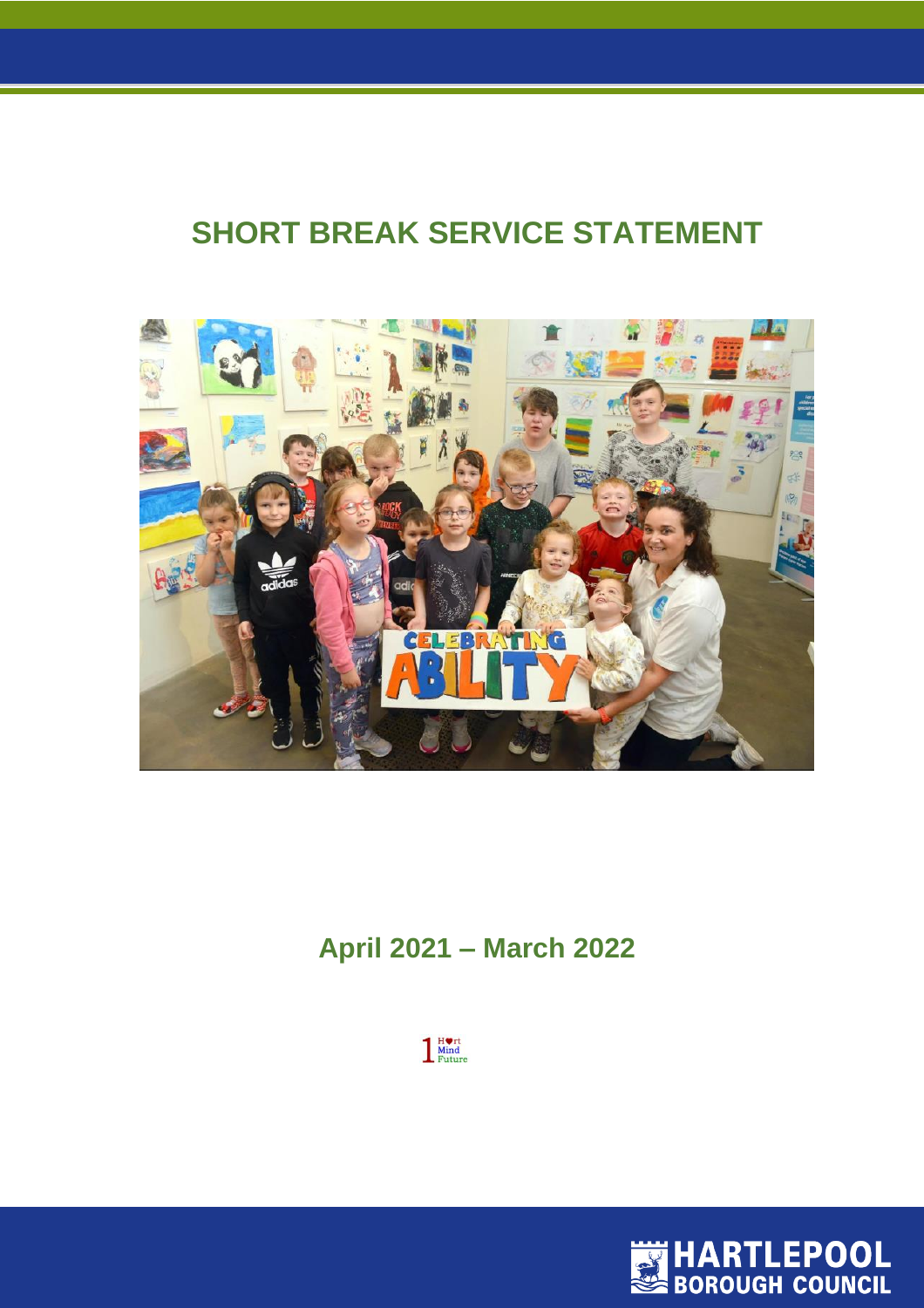# **Contents**

**Introduction** What is a short break? Why do we need a Short Break Service Statement and what is it for? How has the Statement been prepared and who was involved? Who is Responsible? What have we achieved in the last 12 months? Short Break Support How do we know short breaks are meeting needs of children and young people? How does the council support transition into adult services? Where can families get more information about short breaks? What do we want to achieve in the next 12 months? What do parents/carers do if they want to register a complaint or compliment? How can people access the statement?

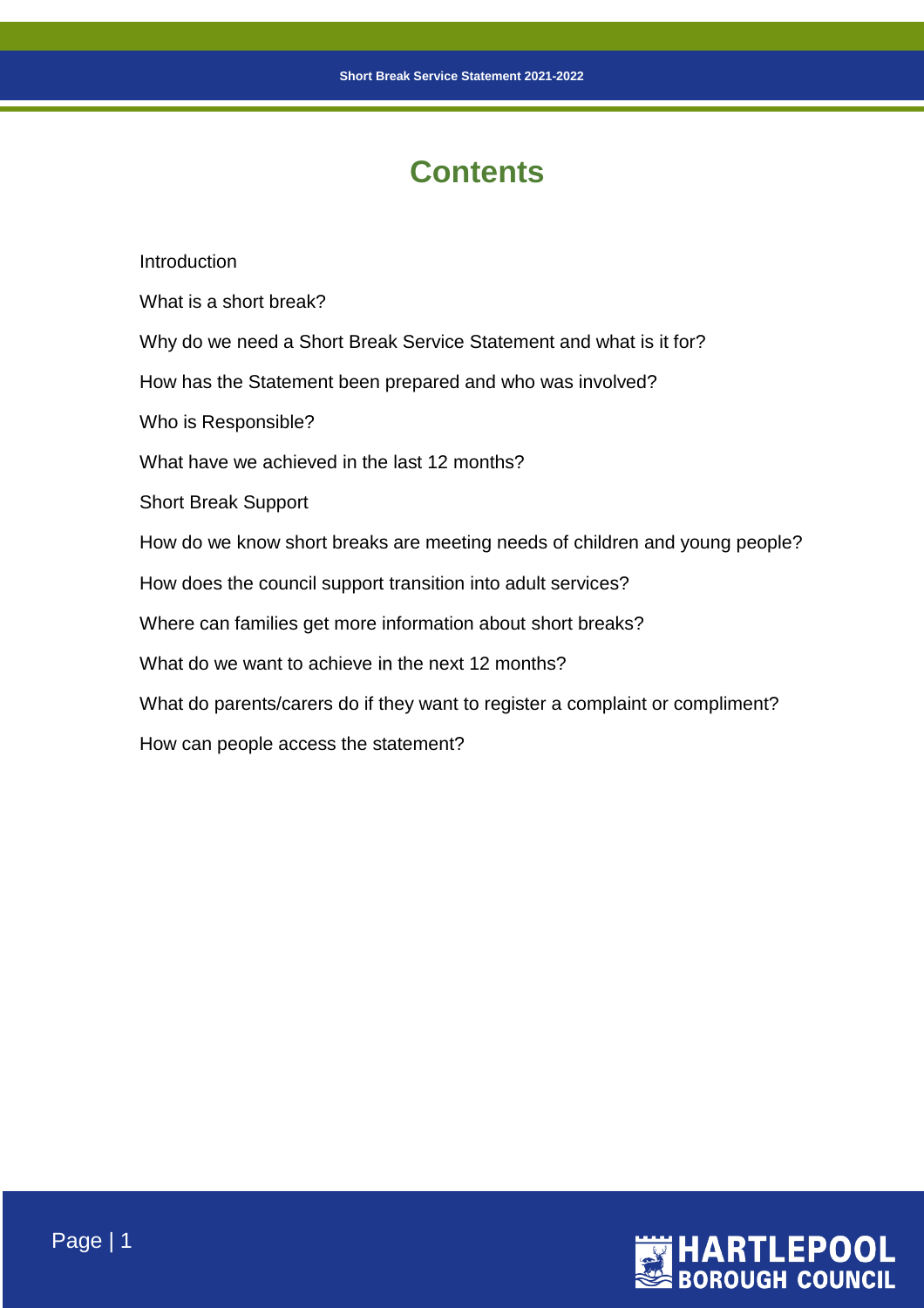## **Introduction**

Welcome to Hartlepool's Short Breaks Statement. The aim of this statement is to provide parents and carers with information about:

- How we design short break services to meet the needs of disabled children and young people aged 0 – 18 years in Hartlepool and their parents/carers
- Who is eligible to receive short breaks
- The range of short breaks available in Hartlepool and how to access them

## **Hartlepool's Vision**

*'Our vision is that we are committed to ensuring that all disabled children and young people and their families in Hartlepool should have equal access to a range of flexible services that support their ambition to live ordinary lives, enjoy a happy and fulfilling childhood and grow up to achieve their full potential.'*

## **Better Outcomes for Families of Disabled Children**

The delivery of the short break priorities are designed to improve the outcomes for disabled children and their families. As part of our service delivery the outcomes below are designed to make a difference for families of disabled children.

- Short Breaks aim to support parents and carers in their caring role and reduce levels of stress and anxiety due to the demands of caring
- They will aim to support disabled children and young people to access activities whereby they can make friends, have fun and support the development of their social, communication and independence skills
- When disabled young people are leaving school and making the transition to adulthood that they will be supported and are able to express their wishes and make appropriate choices
- Short Breaks will provide opportunities to enable families to spend time, relax together and for parents and their children to get to know other families and to build up a network of support and develop friendships

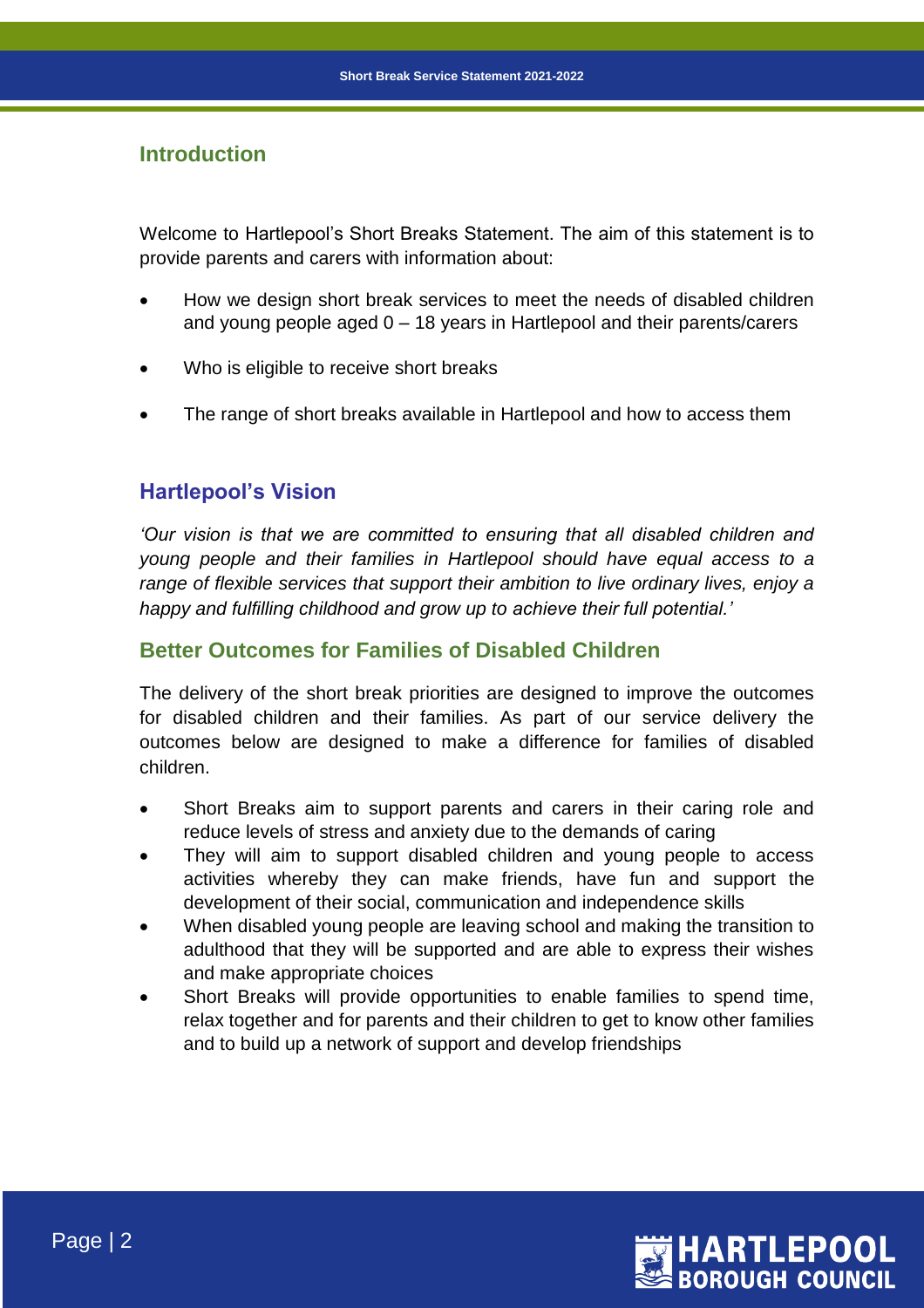## **What is a Short Break?**

A short break is an opportunity for children and young people to spend time away from their parents and carers, to take part in enjoyable activities and meet up with friends while being appropriately supported. It provides a break for parents and carers from their caring responsibilities; giving the parents a chance to relax, recharge their batteries, complete those everyday task and spend time with other family members.

A short break could be a couple of hours each week to an overnight stay in a residential setting or with a carer. The offer currently includes:

- Holiday Play schemes
- Out of School Clubs
- Extended Activities Provision
- Sport & Physical Activities
- Overnight Stays, including local residential or foster care provision
- Social groups
- Parent led Activities
- Specialist Toy Loan Service (including Stay & Play)
- Family based short break activities

## **Why do we need a Short Breaks Service Statement and what is it for?**

The Local Authority is guided by 'The Breaks for Carers of Disabled Children Regulations 2011' and 'Disabled Children Regulations 2011'. This means that all Local Authorities must:

- Prepare a statement that explains the range of Short Break Services it will provide
- Make information available and accessible
- Have a clear criteria for eligibility for Short Break Services
- Say how the services will meet the needs of families

## **How has this statement been prepared and who was involved?**

Hartlepool Borough Council has worked with Hartlepool's Parent Carer Forum – 1 Hart 1 Mind 1 Future to develop this statement.

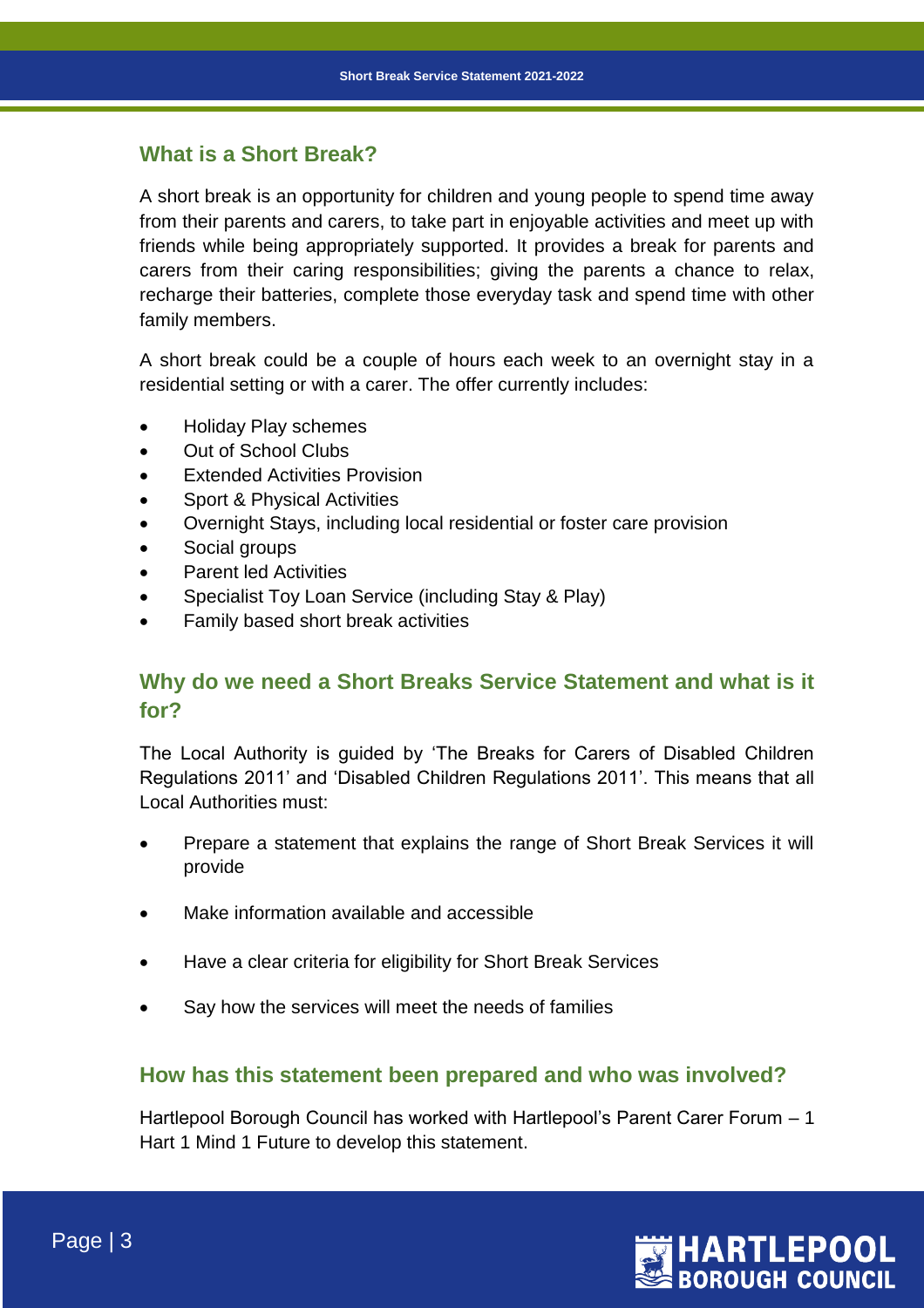1 Hart 1 Mind 1 Future is the Parent Participation Forum who work closely with the council to represent views and opinions of parents and carers across Hartlepool. They support the ongoing development and reshaping of services to support families.

## **Who is responsible?**

The lead officer with responsibility for ensuring the statement has been prepared is the Short Break and Parent Participation Officer. Overall responsibility for the statement sits with the Director of Children and Joint Commissioning Services.

## **What have we achieved in the last 12 months?**

During the last 12 months Hartlepool Borough Council have continued to commission a series of services that have been identified within feedback received by families as part of the evaluation and feedback requirements of the short break commissioned services and what families have told us via the Parent Carer Forum. The services have reflected on the feedback and adapted where appropriate.

We have continued to deliver short break activities during the COVID 19 lockdowns and groups have delivered innovatively to ensure that families still received the support when needed, albeit not always face to face delivery. A full evaluation report of the extensive activities delivered across the year has been produced to demonstrate the depth of activities delivered and the feedback received from families.

We have reviewed the Children's Disability Register and launched the online registration form to make it easier for families to access. This provides us with data and information to help the Council plan services.

We continue to maintain as a council the specialist changing facilities managed by the local authority which are located across Hartlepool.

We have consulted and worked with the Parent Carer Forum to review and revamp the Local offer of Services website. This site is has now been launched and is located under the banner of Hartlepool Now website.

We have provided free Max Discount Cards and continue to do so for families which provide great discounts to many attractions both locally, across the North East and the rest of the country. Families have benefitted from access to this service and saved money.

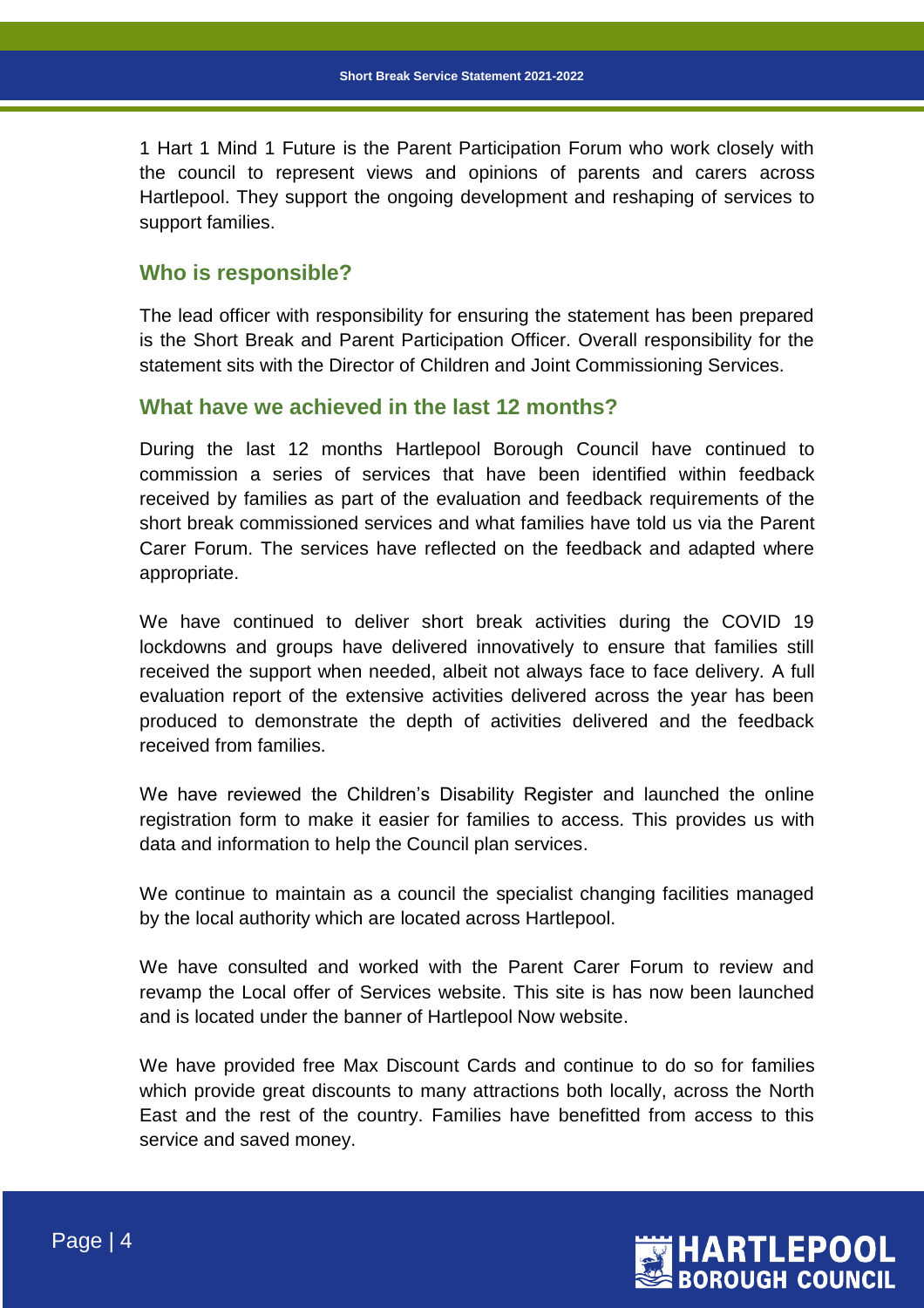## **Short Breaks Support**

Not all children and families will need the same level of support and short breaks. Some will need more than others because of the nature of their child's disability while some families may need more support because of their individual family circumstances. As a local authority we therefore need to assess your child and family to ensure that we provide the right level of support and short breaks at the right time.

Not all services require an assessment to be carried out and can be accessed directly by families. These are called 'Universal Services'.

## **Universal Services**

These short breaks are available to all families where there are **low support needs** and might include youth clubs, holiday play schemes, activity clubs, Children's Centres and the Max Discount Card (which offers a discounted cost to access many attractions across the country.) The local authority also produce a Short Break Activity Programme which does not require an assessment of need, but includes commissioned services that are more targeted to meet the needs of disabled children. To find out more about these universal short break services for disabled children and their families you can contact the Short Break and Parent Participation Officer on: 01429 284876 or go onto the Local Offer of Services website: **www.hartlepoolnow.gov.uk**

## **Targeted and Specialist**

#### **Targeted**

These are services available to children/young people with some support needs but may not meet the threshold for specialist social care support. In this case the family will have an Early Help Assessment which has been completed by any practitioner involved with your child/family such as a teacher, health visitor, parent support advisor or a family support worker within the Early Help teams.

Following assessment, a plan is drawn up outlining the support needed, which may include a short break. Plans are reviewed regularly to check what progress is being made and to decide whether less or more support may be needed.

Although the Short Break Activity Programme does not require an assessment of need to be undertaken these services partially commissioned by the local authority provide more targeted support than those delivered by universal services.

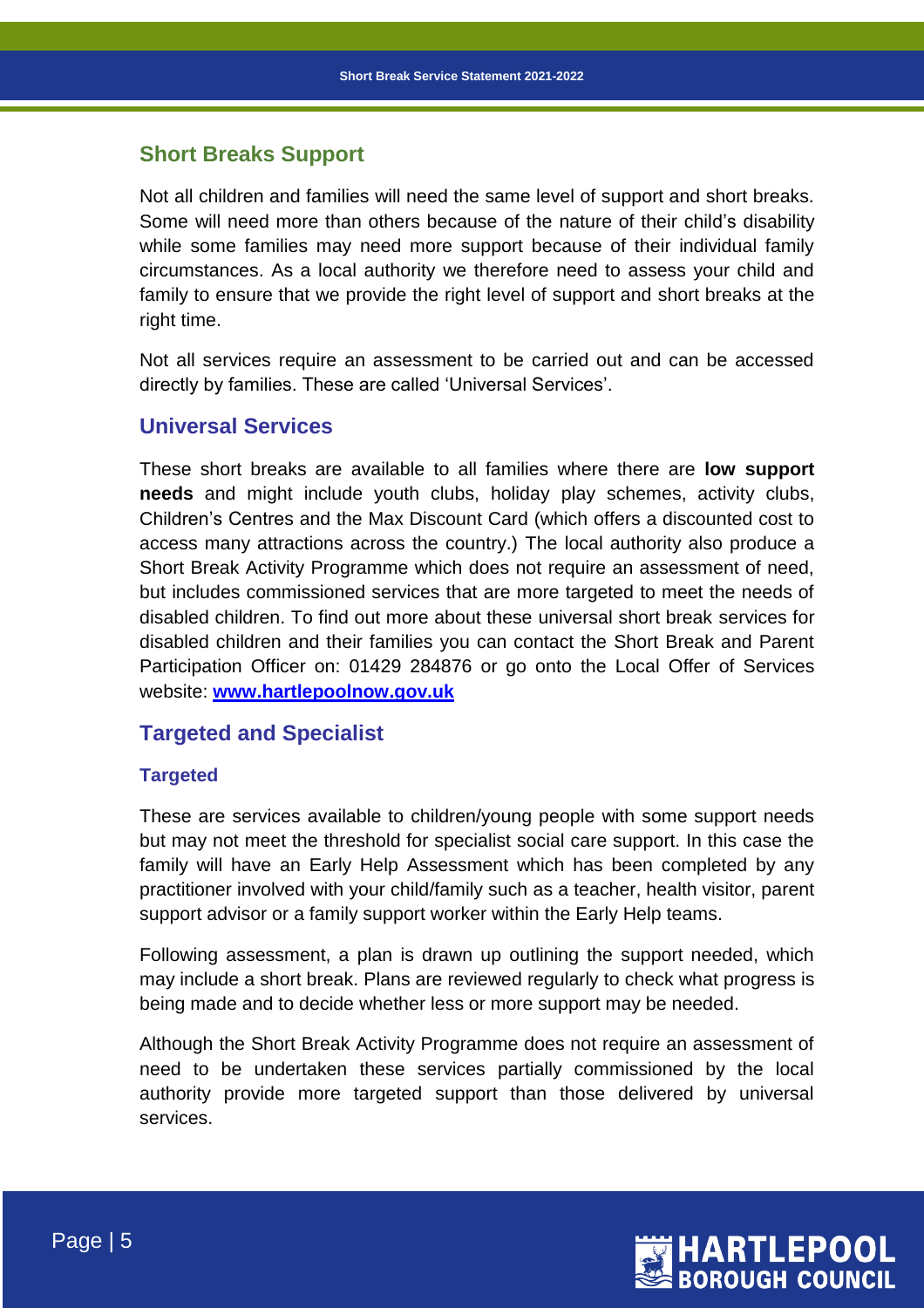#### **Specialist**

These are highly specialist or bespoke services which are available to children and young people with high support need. They can only be assessed as a result as a Child in Need (CIN) assessment which will be carried out by a social worker from the Children's Disability Team.

The Social Worker has 45 days to complete the CIN assessment which looks carefully at the child's development needs, the parents'/carers' specific needs, any parenting issues and the wider family circumstances and environment. They will also gather relevant information from professionals involved with your child.

A support plan is devised following the assessment, which includes the services and short breaks that may be appropriate to be provided and how this will meet the child's/families' needs. The plan needs to be approved a panel before the short break is approved.

All plans are reviewed at least 6 monthly to make sure they respond to the needs of a child and family. Examples of a specialist short breaks package may include: day placements/overnight stays within a residential or foster placement, the provision of a Direct Payment in order to fund specific activities to meet the identified needs of your child such as accessing a specialist group or club or to fund 1:1 support to enable attendance and participation at a specific activity.

## **How do we know that Short Break services are meeting needs of children and young people?**

In Hartlepool we have a very proactive Parent Led Forum that works in partnership with the Local Authority Short Break Lead Officer, other relevant agencies and groups to ensure that service delivery meets the need of families of disabled children.

There is also parent representation on a number of strategic and operational groups, which provides a platform for parents to contribute and influence change. Parents are also actively involved in the commissioning of non-assessed short break provision and continue to play a very active role in the development of the local offer of services.

Children and young people are actively engaged in having their say about things they like to do. This is carried out in a number of ways, including: questionnaires, face to face discussion and group work within the short break sessions. This information is also gathered to plan for future delivery.

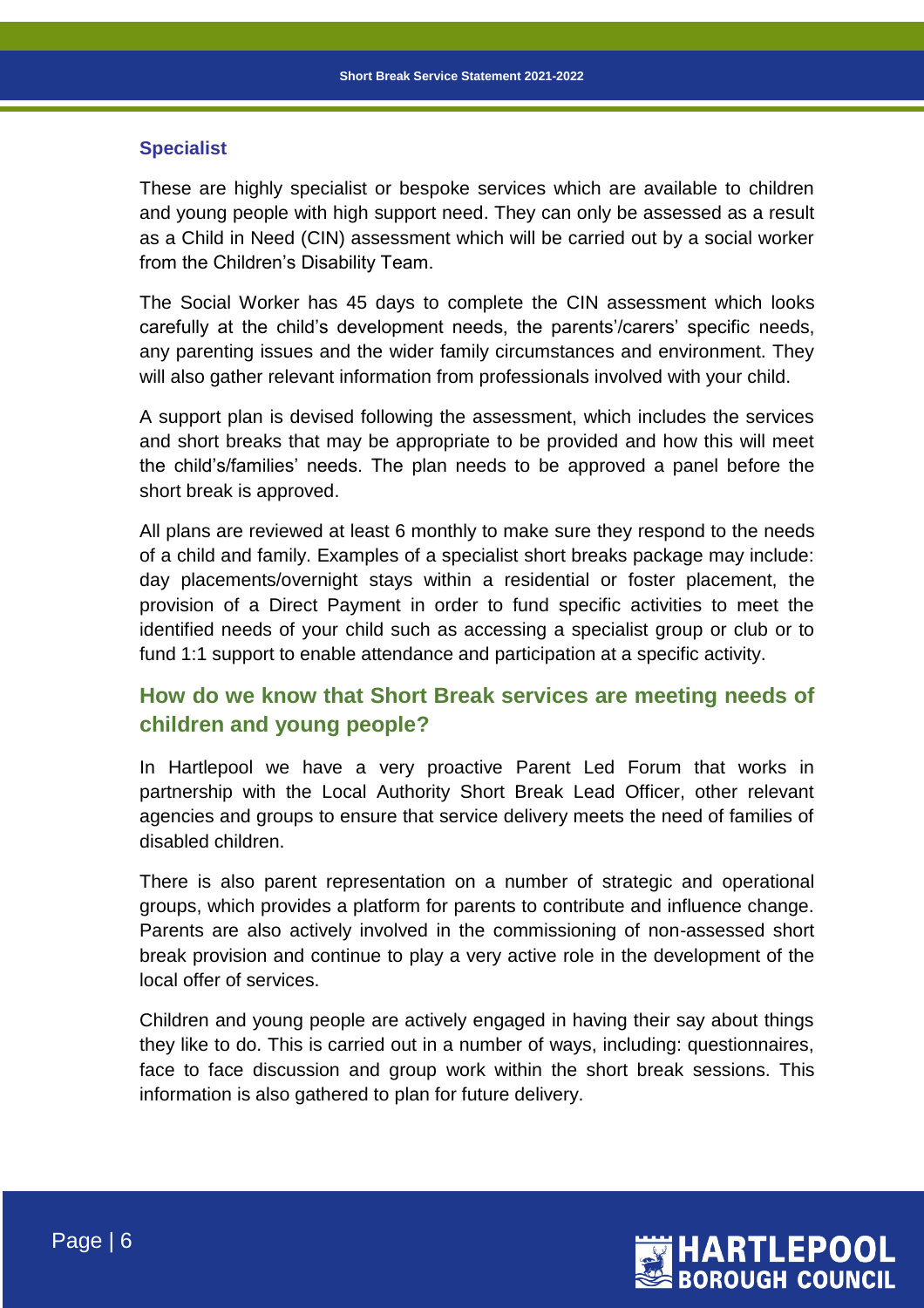All of our commissioned services are required as part of their terms and conditions of funding to engage service users in evaluating services on a quarterly basis. It is expected that this helps providers to adapt their services as required.

#### **Examples of feedback are set out below:**

#### **Sport and Physical Activity Team**

The team on behalf of the Short Break Services Programme deliver 2 session a week across 50 weeks of the year. These sessions consist of Fun-ability session every Thursday and a Multi Sports Session every Saturday morning for children and young people aged  $6 - 16$  years to support them in participating in a wide variety of physical activities.

This last year has not been without its challenges, the team have continued to work in partnership to deliver the weekly sessions. However, a variety of innovative online provision was scheduled through pre-recorded and live virtual delivery aiming to break the barriers and engage more people with additional needs to participate in sport and physical activity.

During this reporting period the team when allowed to provide face to face delivery COVID restrictions permitting, in addition to identifying supplementary engagement through activity packs, online delivery and the use of wider resources.

Throughout the year staff carry out participation feedback sessions to assist the delivery of future sessions to meet the needs of individuals accessing the session.

## **This is a snap shot of what parents, children and young people told us they enjoyed:**

*"As members of staff from Hartlepool Young Carers it was great to have the children involved in the sessions. Everyone had so much fun and we have lots of ideas as to how we can use the activity packs"*

*"I just wanted to leave my feedback for the Saturday Sports & Football sessions. How much an invaluable service they are to my child. He first joined the sessions when he was 5 and he is now 8"*

*"The Saturday sessions are amazing for my 6 year old child who suffers from poor core muscle strength, poor spatial awareness and epilepsy amongst other conditions. I was reluctant to send him at first, as I was anxious he would fall over and hurt himself or be pushed around by older children. The staff are amazing*

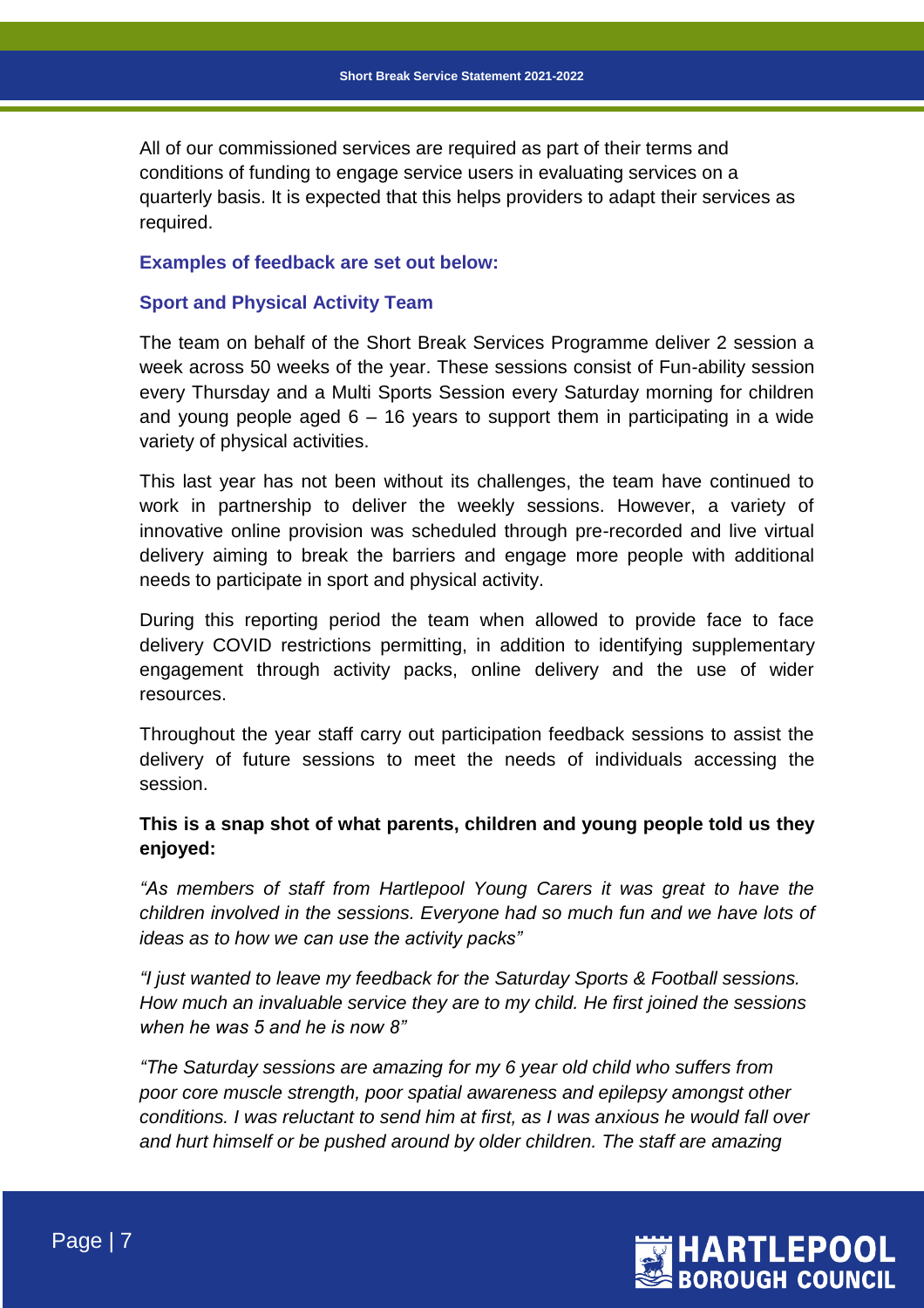*Supporting him during the sessions. He returns home a happy boy and I have seen him join in and the older children are great with him and so patient"*

*"The kids have loved being back. They have so much fun here. This has been one of the only breaks we have had through lockdown."*

*"Thanks for keeping in touch. Our child won't join in the online sessions, he just wants to do it when it is 'normal' again. We'll be back though."*





## **Families First North East & Hartlepool, including Hartlepool Special Needs Support Group**

Provide the commissioned short break service on behalf of the local authority.

These services are offered over 50 weeks of the year and include: extended afterschool activities, holiday play schemes, and weekend activities, toy loan service and stay & play sessions.

In March 2020, COVID 19 pandemic saw the world of delivering services to children take a dramatic change. The doors to delivering face to face services closed until further notice.

So what did FFNE do to respond to family's needs?

- Provided weekly telephone calls to all parents, children and young people, including the offer of practical support
- Delivered hundreds of regular activity packs, equipment from the toy loan service, including lap top and IPad distribution from normally utilised in the centre

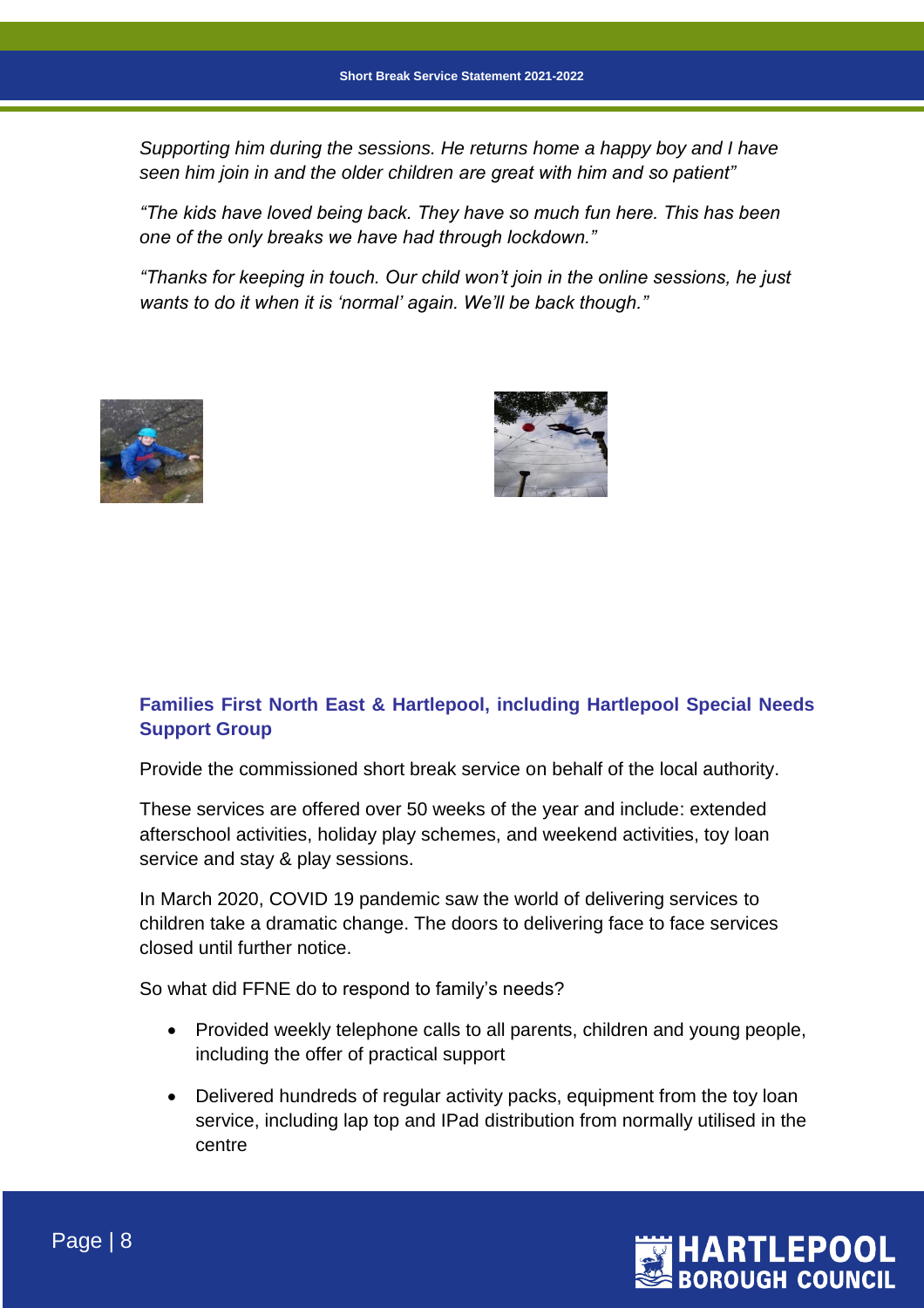Youth group activities established themselves in the on line world and staff ensured that social gatherings continued, and friendships blossomed in a safe and supportive environment

As soon as government guidance started to feed through, the service quickly adapted to make plans to restart face to face services where it was permitted within the guidance.

The delivery of the service even as some restrictions lifted was not straight forward and it had to be mindful of the most vulnerable families who were still shielding, their worries of this virus and the potential impact on their children.

This however did not deter the passion of the staff to ensure children and young people had access to activities. A combination of bubbles, additional sanistisation, open spaces, improved hand hygiene, less travelling and social distancing allowed the service to achieve what initially appeared to be the unbelievable.

#### **Here are quotes from families that use these services:**

#### **Families First NE**

*"It's the difference between us coping and not. Absolutely recommend".*

*"It's hard to find places you feel comfortable leaving your child. I am extremely comfortable leaving my child in their care. The staff are truly caring and my son has great fun there. I would definitely recommend to a friend".*

*"Fantastic, friendly, professional and they care about my son".*

*"It's his safe space".*

*"They are absolutely amazing. Without their continued support my child and family would still be very isolated. My child has had the opportunity to experience life in a way that he would never get to. To hear him come home at night telling me how many goals he has scored at football when all standard football teams couldn't cater for his needs is amazing".*

#### **During the COVID 19 pandemic, this is what families said about the service:**

*"Reduced isolation".*

*"Just knowing there was someone was there at the end of a phone was a great support".*

*"Fantastic to know we had a support network".*

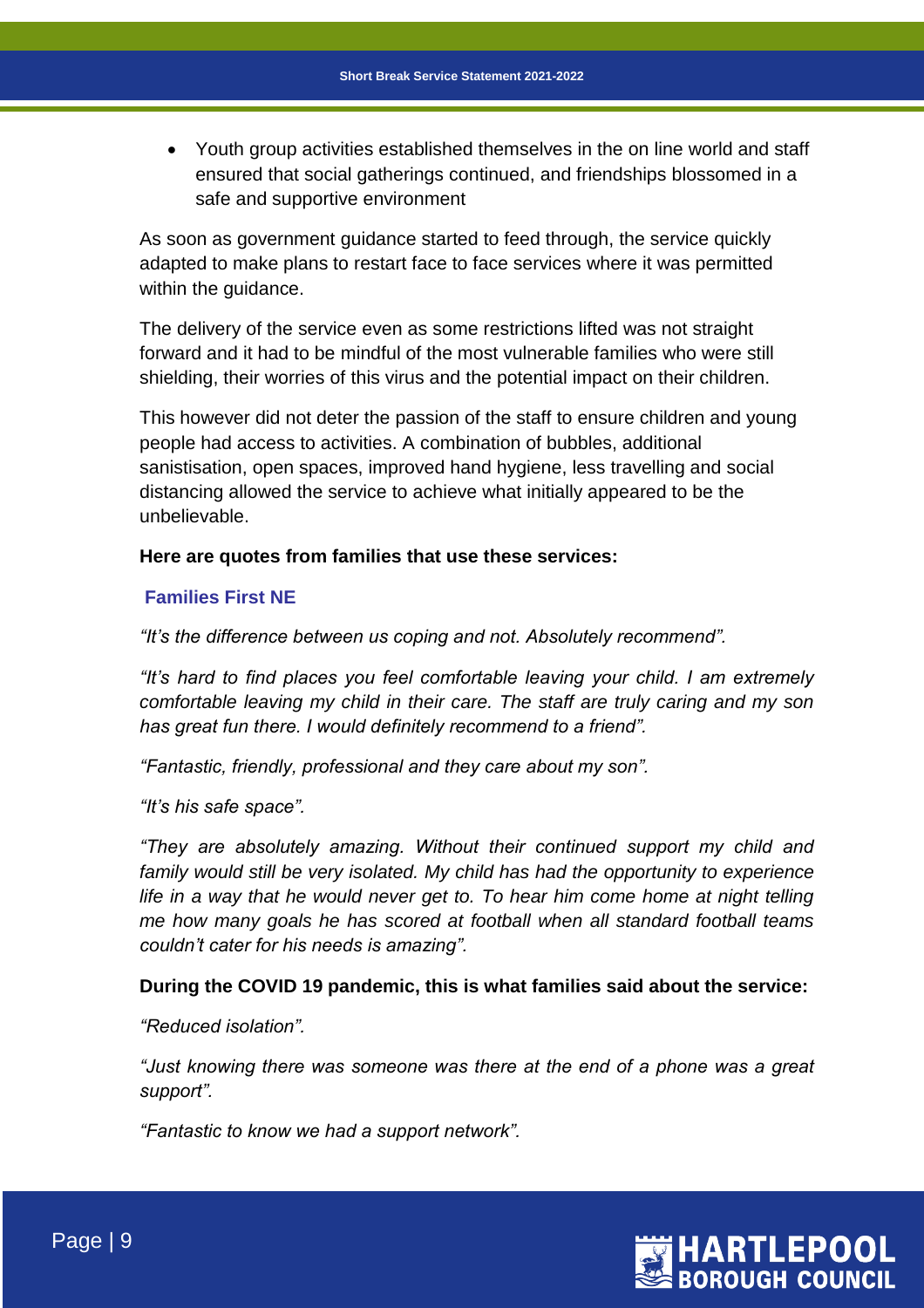## **What did some of our young people tell us?**

*"I enjoyed the movie. I liked it when Simba went home to be king, it was awesome".*

*"I went outside to plant some seeds so we can grow some peas and cauliflowers and the children were saying that they want to socially distance the potatoes".*

*"I played in the playroom and in the arts and crafts. When I feel myself getting angry, I asked to go to the sensory room".*









Page | 10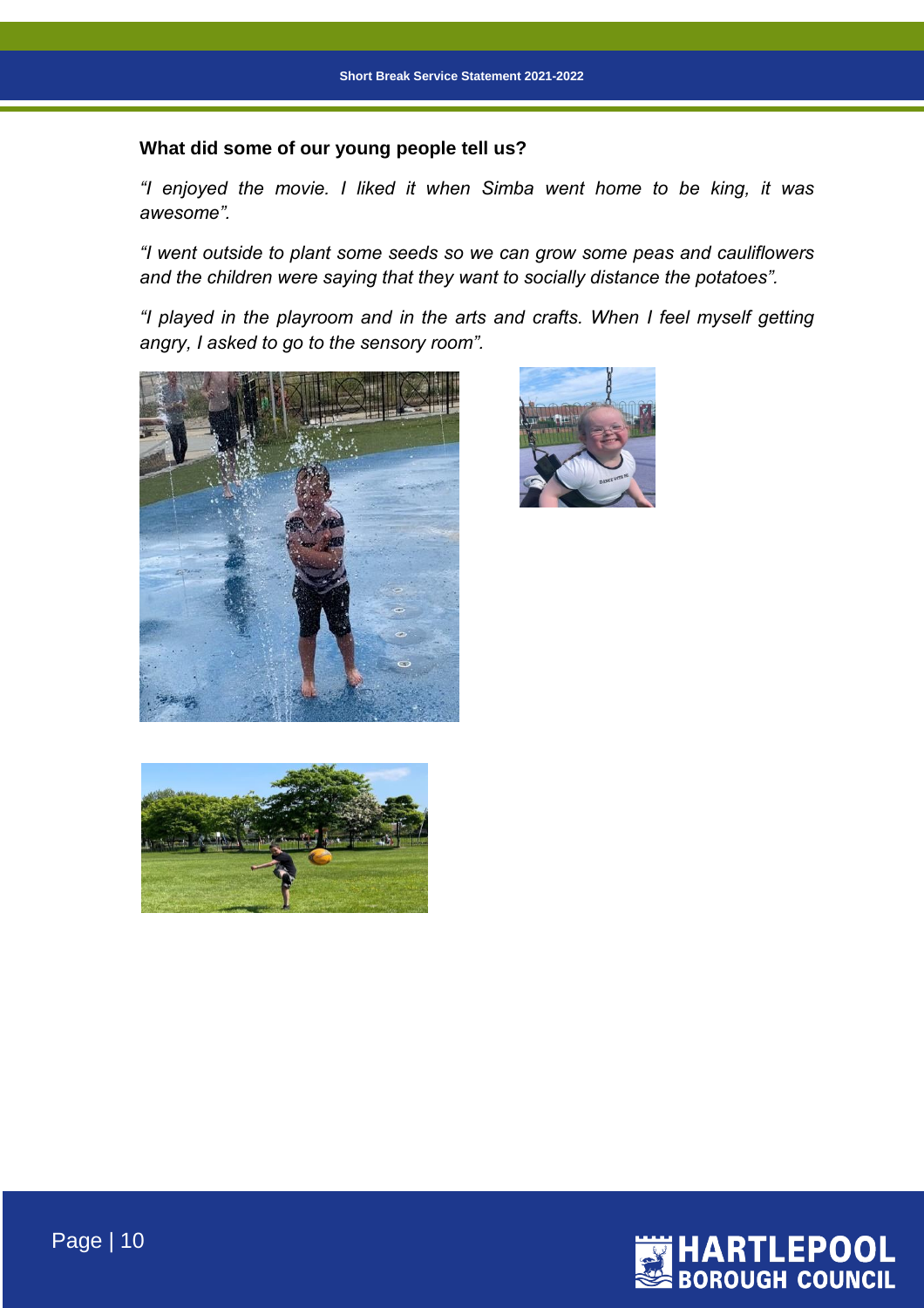#### **Hartlepool Special Needs Support Group**

*"Alfie joined Hartlepool Special Needs Support Group 11 years ago when he came to live with us, although it was very difficult at the time for him as it was an new adventure he soon settled in and to this day loves the group. He has become very confident and sociable and made many friends. Alfie has cerebral palsy and is non-verbal and the staff all communicate with him using signs and gestures as well as speech, he has become very independent and has been able to access specialised equipment i.e. go-karts, specialised bikes etc. Alfie particularly loves the Summer Scheme as he has jobs that he has to do including washing up, emptying bins and going on the bus he starts looking forward to the next one before the first one is over. This amazing group helped members access activities during lockdown through zoom and Pat rang regularly to see how we were all doing and if there was anything she could help with. It was a very hard time for everyone."*

*"I cannot speak highly enough of the care and professionalism of the group. The group are the 'best' part of Shelby's life outside of home. They have cared for her despite her constant epileptic fits which excludes her from every other form of group activity. With the group Shelby gets to be herself and her disabilities become no longer the major part of her life. She feels very much part of the group and it is the only place that I can have without doubt full confidence that all of Shelbys' needs are fully met with care and compassion."*

*"Connor always looks forward to attending Children's Fun Club, he really missed not seeing his friends during the lockdown. When the club started up again he was really happy and this give as a break. He liked receiving his Christmas packs as well as his sister and brother."*

#### **Parent Carer Forum - 1 Hart 1Mind 1 Future**

1 Hart 1 Mind 1 Future has continued to work with families in Hartlepool to develop family led activities. Through consultation with families the Forum has delivered many parent led activities for families to enjoy together. The activities delivered have brought the whole family together and the impact on families has been extremely positive. The Forum has increased families' resilience, reduced isolation and increased social opportunities for the whole family.

During lockdown the Parent Carer Forum in conjunction with Hartlepool Carers and other organisations provided a wide range of activities and support and a more detailed evaluation of this can be found in the Short Break Provision Evaluation Report.

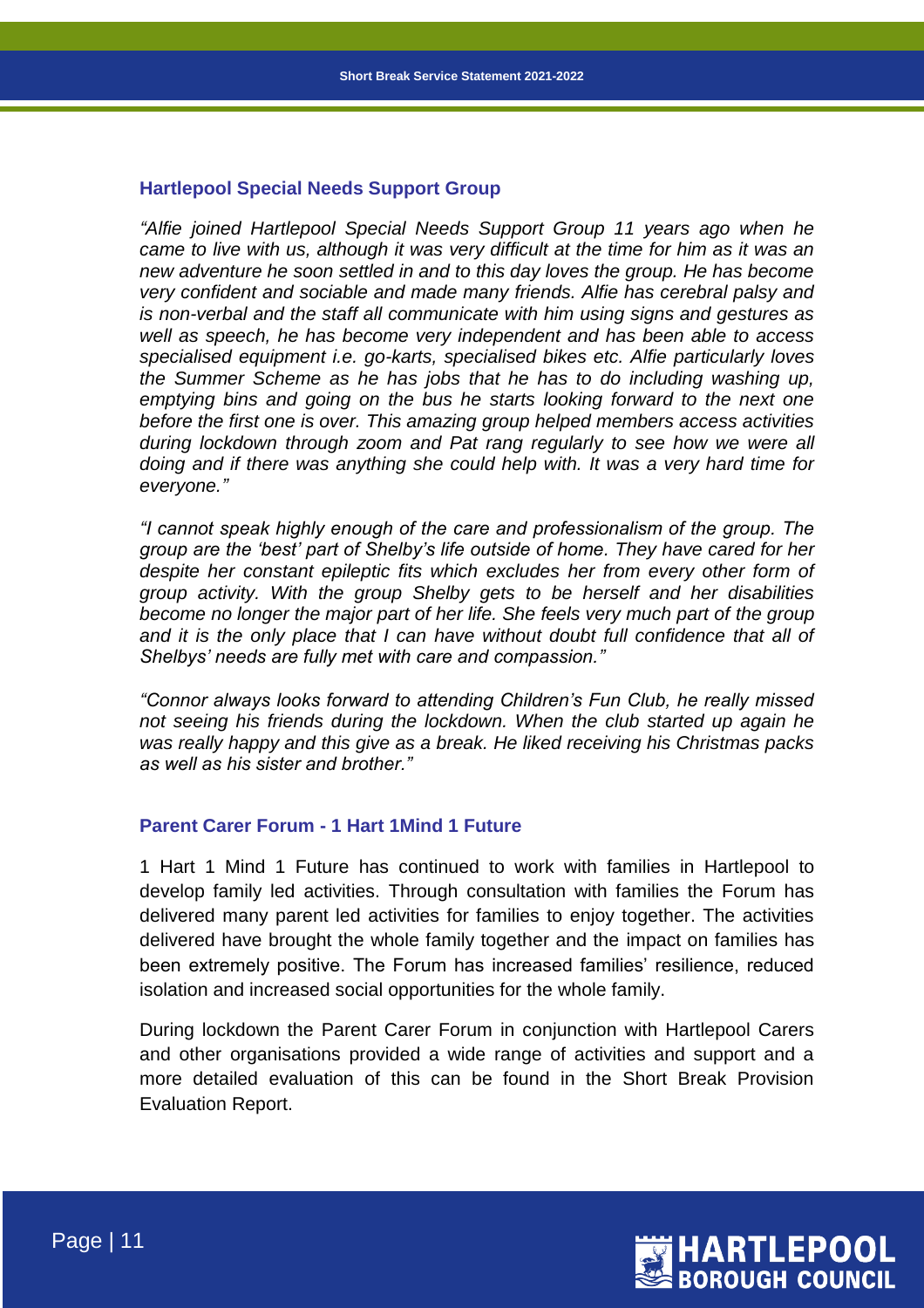#### **This is what families have told us:**

*"Thank you so much, you all have your children with needs, but you still manage to help others, this is so kind of you"*

*"This is the most amazing day, we have been locked up in shielding for months and to get out of the house and come somewhere different and take part in things we have never tried has been brilliant. The kids have had a ball"*

*"Absolutely brilliant, we had the rip, the staff were so friendly and accommodating"*

*"These packs are amazing, I managed to get 30 minutes in the bath by myself and can't tell you how good that felt"*

## **How does the council support transition to adult services?**

The 0-18 Children's Disability Team and the Adults 18 – 25 Disability Team will work together in partnership with a young person and the people that are important to them to explore if support needs to continue or be in place in preparation for the young person turning 18 years old. Children's and Adult Social Care work together in carrying out assessments of need under the Care Act 2014 to ensure that effective arrangements are in place which enhances the quality of life for all young people with a disability and their family as they move forward into adulthood.

The children and adult disabilities teams also work closely with the SEND education team to ensure that young people can access education and training.

## **Where can families get more information about Short Breaks?**

There are a number of places where you can find Information regarding Short Breaks in Hartlepool:

- Contacting the Short Break & Parent Participation Officer. Tel No: 01429 284876.
- Hartlepool's Local Offer of services for families of disabled children website: [www.hartlepoolnow.co.uk](http://www.hartlepoolnow.co.uk/)
- Sign up to the Children's Disability Register either by emailing to: [ChildrensDisabilityRegister@hartlepool.gov.uk](mailto:ChildrensDisabilityRegister@hartlepool.gov.uk) or request on line via the Local Offer of Services: [www.hartlepoolnow.co.uk](http://www.hartlepoolnow.co.uk/)

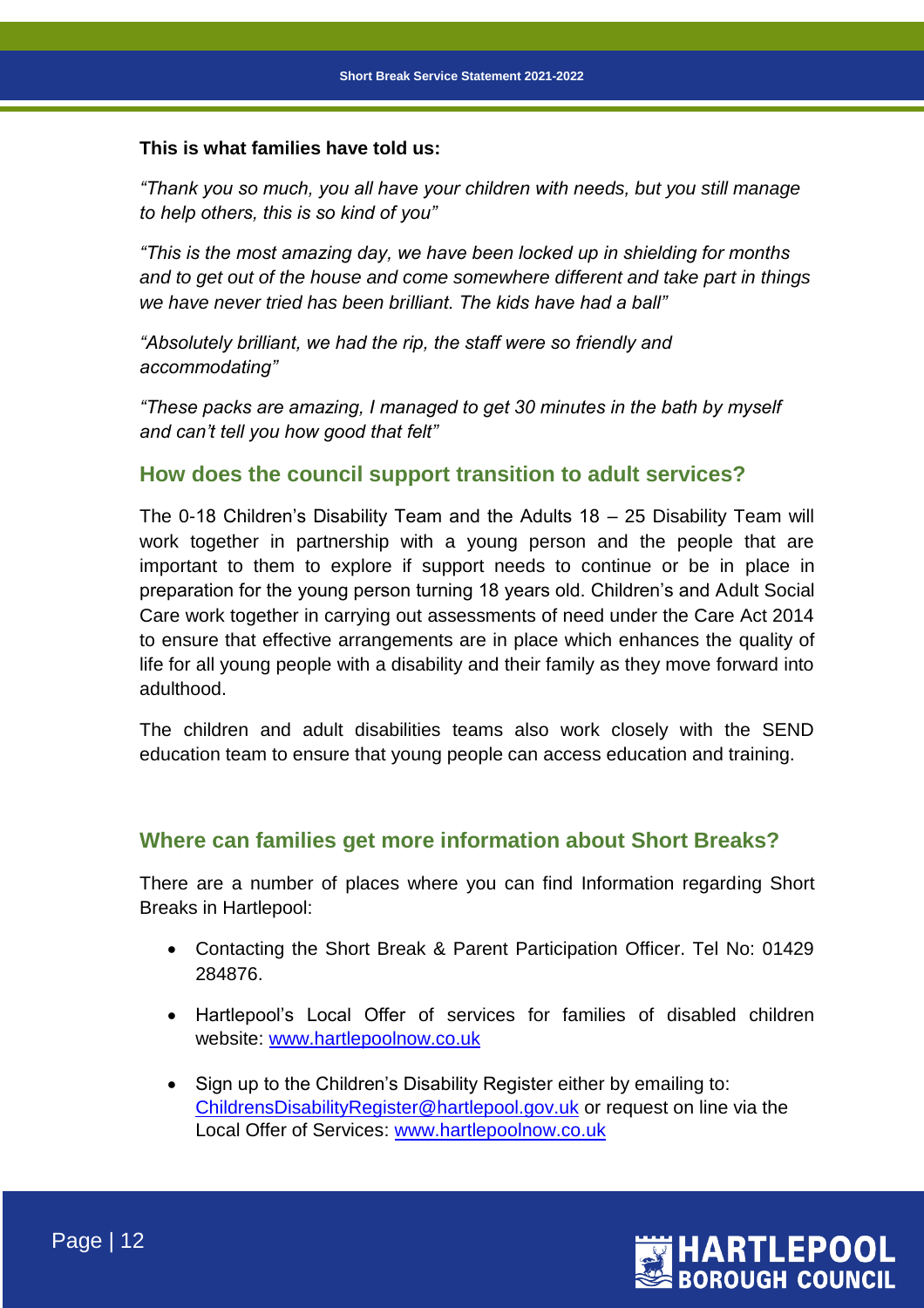Hartlepool's Parent Carer Forum - 1 Hart 1 Mind 1 Future Contact: 07896 054361 or via their email address: **HartMindFuture@yahoo.co.uk** or join their face book page: 1Hart, 1Mind, 1Future Group Forum

If you are looking for more targeted or specialist service which may involve an assessment of need contact the Childrens Hub on: 01429 284284

What do we want to achieve in the next 12 months?

| <b>Priority</b>                                                                  | <b>Action</b>                                                                                                                                                                                          |
|----------------------------------------------------------------------------------|--------------------------------------------------------------------------------------------------------------------------------------------------------------------------------------------------------|
| <b>Holiday Play schemes</b>                                                      | Maintain and wherever possible to<br>increase the numbers of places to<br>children<br>accommodate<br>and<br>young<br>people to include 11 weeks of holiday<br>play scheme provision                    |
| <b>Extended Activities</b><br>out of school<br>$\overline{\phantom{a}}$<br>hours | Continue<br>maintain<br>delivery<br>to<br>0f<br>extended activity provision across 50<br>weeks of the year                                                                                             |
| Family Based and parent led activities                                           | Continue to support the work of the<br>Parent<br>Carer<br>Forum<br>to<br>increase<br>with<br>and<br>engage<br>awareness<br>new<br>families accessing short break services.                             |
| Specialist Toy Loan service, including<br>Stay & Play                            | Maintain the service to include access<br>to specialist toy provision for families<br>and settings and to support families of<br>children under the age of 5 to access<br>play and stay services       |
| <b>Sport/Physical Activities</b>                                                 | To maintain the delivery of the current<br>number of sessions across the year<br>the<br>(100)<br>in<br>total, to<br>increase<br>participation and encourage access to<br>club based sporting activity. |
| Increase access to information                                                   | Review and deliver briefing sessions of<br>the new local offer of services website<br>better<br>increase<br>to<br>to<br>access<br>information.                                                         |

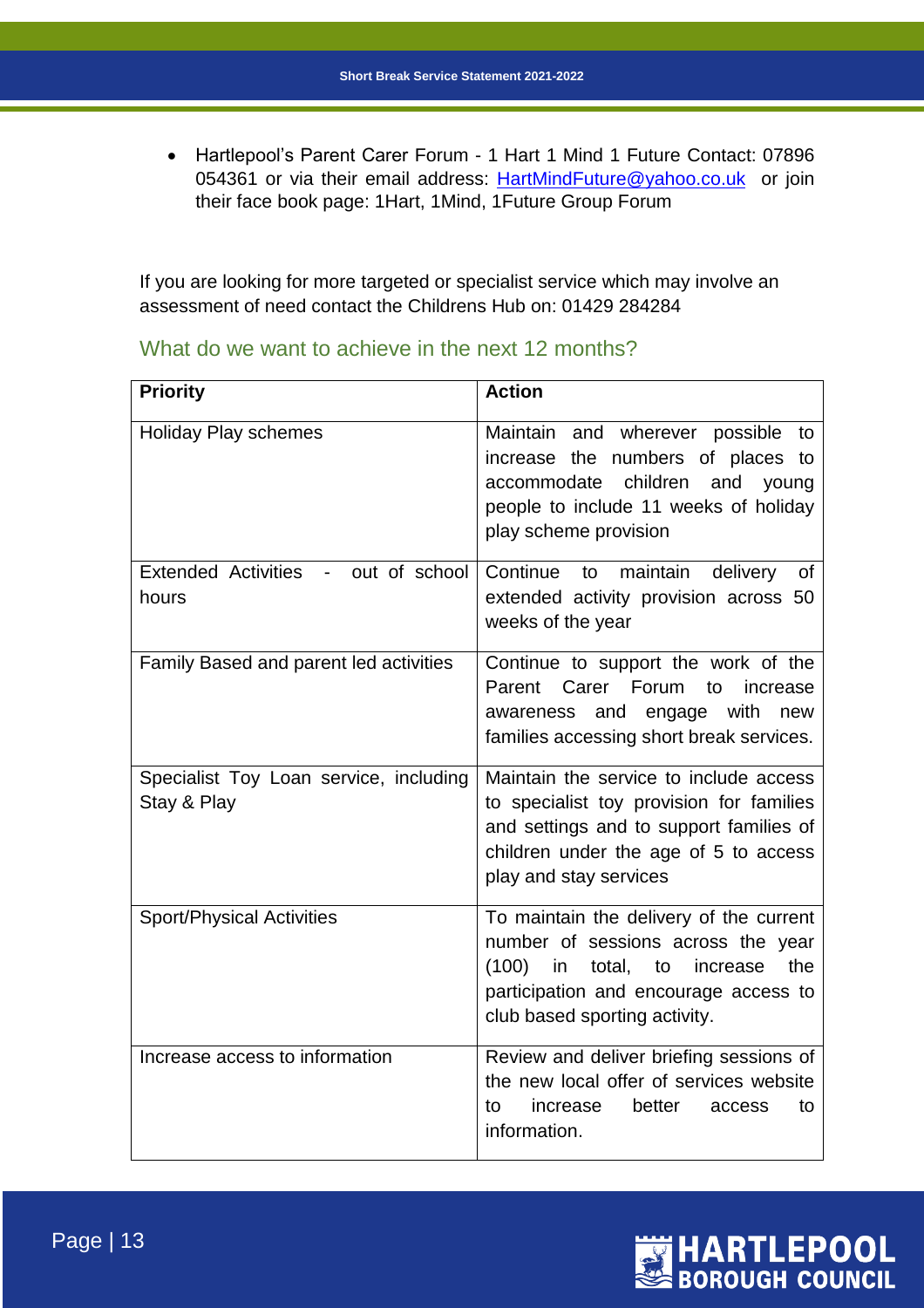|                                                                                                           | The Parent Carer Forum to continue to<br>use and promote their own face book<br>page to reach wider audiences to<br>disseminate information.                                                                                                                            |
|-----------------------------------------------------------------------------------------------------------|-------------------------------------------------------------------------------------------------------------------------------------------------------------------------------------------------------------------------------------------------------------------------|
|                                                                                                           | Attend information day events to widen<br>the reach of families accessing service.                                                                                                                                                                                      |
|                                                                                                           | Produce<br>read<br>literature<br>easy<br><b>on</b><br>services and products available.                                                                                                                                                                                  |
| <b>Max Discount Card Membership</b>                                                                       | Maintain access to free discount cards<br>for families of children with additional<br>needs and disability to enable them to<br>access many attractions across the<br>country at discounted prices.                                                                     |
| Continue<br>to<br>Parent<br>support<br>influence<br>Participation<br>to<br>the<br>development of services | Continue to support the parent led<br>forum in the delivery of their work.<br>Continue to raise<br>awareness<br>and<br>increase the membership base of the<br>group to ensure a broader range of<br>involved<br>in<br>the<br>parents<br>are<br>development of services. |